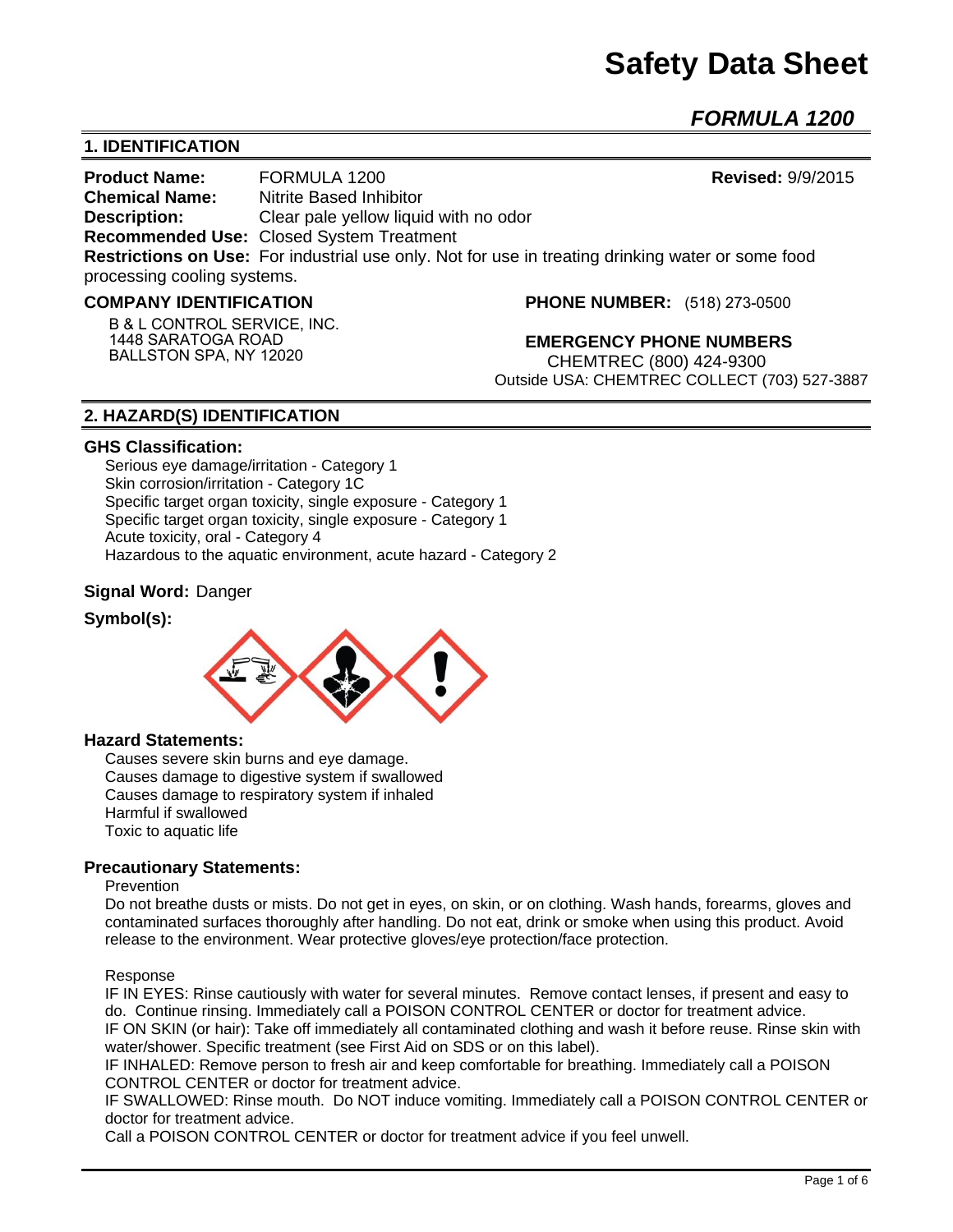Storage Store locked up.

Disposal

Dispose of contents/container in accordance with local, regional, national and international regulations.

# **Hazards Not Otherwise Classified:** None Known.

## **Percentages of Components with Unknown Acute Toxicity:**

 Dermal: 39% Inhalation: 39%

# **3. COMPOSITION / INFORMATION ON INGREDIENTS**

| <b>CHEMICAL INGREDIENTS</b>    | <b>CAS NO.*</b> | PERCENT (%)** |
|--------------------------------|-----------------|---------------|
| SODIUM NITRITE                 | 7632-00-0       | 29% - 39%     |
| SODIUM HYDROXIDE               | 1310-73-2       | $< 5\%$       |
| TOLYLTRIAZOLE, SODIUM SALT     | 64665-57-2      | $< 5\%$       |
| SODIUM TETRABORATE DECAHYDRATE | 1303-96-4       | м             |

**Legend: L=<1%; M=1-10%; H=>10%**

**\* Exposure limit and regulatory information in Sections 8 & 15**

**\*\* Exact percentage is a trade secret. Concentration range is provided to assist users in providing appropriate protections.**

#### **4. FIRST AID MEASURES**

- **Eye Contact:** Immediately flush eyes with a directed stream of cool, clear water for at least 30 minutes. Forcibly holding eyelids apart to ensure complete irrigation of all eye and lid tissues. Remove contact lenses, if present, after the first 5 minutes, then continue rinsing eye. Do not allow individual to rub their eyes. Get medical attention urgently, preferably from an ophthalmologist. Do not transport the victim until the recommended flushing period is completed, unless a portable emergency eye wash bottle is immediately available.
- **Skin Contact:** Immediately wash skin with soap and plenty of water while removing contaminated clothing, for at least 15-20 minutes. Call a poison control center or doctor for treatment advice. Do not take contaminated clothing home to be laundered. Shoes and other leather items which cannot be decontaminated should be disposed of properly. Suitable emergency safety shower facility should be immediately available.
- **Inhalation:** Remove victim to fresh air. If individual experiences nausea, headache, dizziness, has difficulty in breathing or is cyanotic, seek medical attention. If not breathing, give artificial respiration via a suitable mechanical device such as a bag and mask. Do not use mouth-to-mouth resuscitation.
- **Ingestion:** Do not induce vomiting. Rinse mouth with copious quantities of water first and get immediate medical attention. Drink several glasses of water. Never give anything by mouth to an unconscious person. If vomiting occurs, keep airways clear.
- **Note to Physician:** There is no specific antidote. Treatment of overexposure should be directed at the control of symptoms and the clinical condition of the patient. Aspiration may cause lung damage. Probable mucosal damage may contraindicate the use of gastric lavage.

### **Most Important Symptoms/Effects:**

- **Eye Contact:** May cause severe irritation or burns. Prolonged contact may cause irreversible damage and/or blindness.
- **Skin Contact:** Prolonged contact may cause severe irritation, rash or burns. Severity is generally determined by concentration of solution and duration of contact.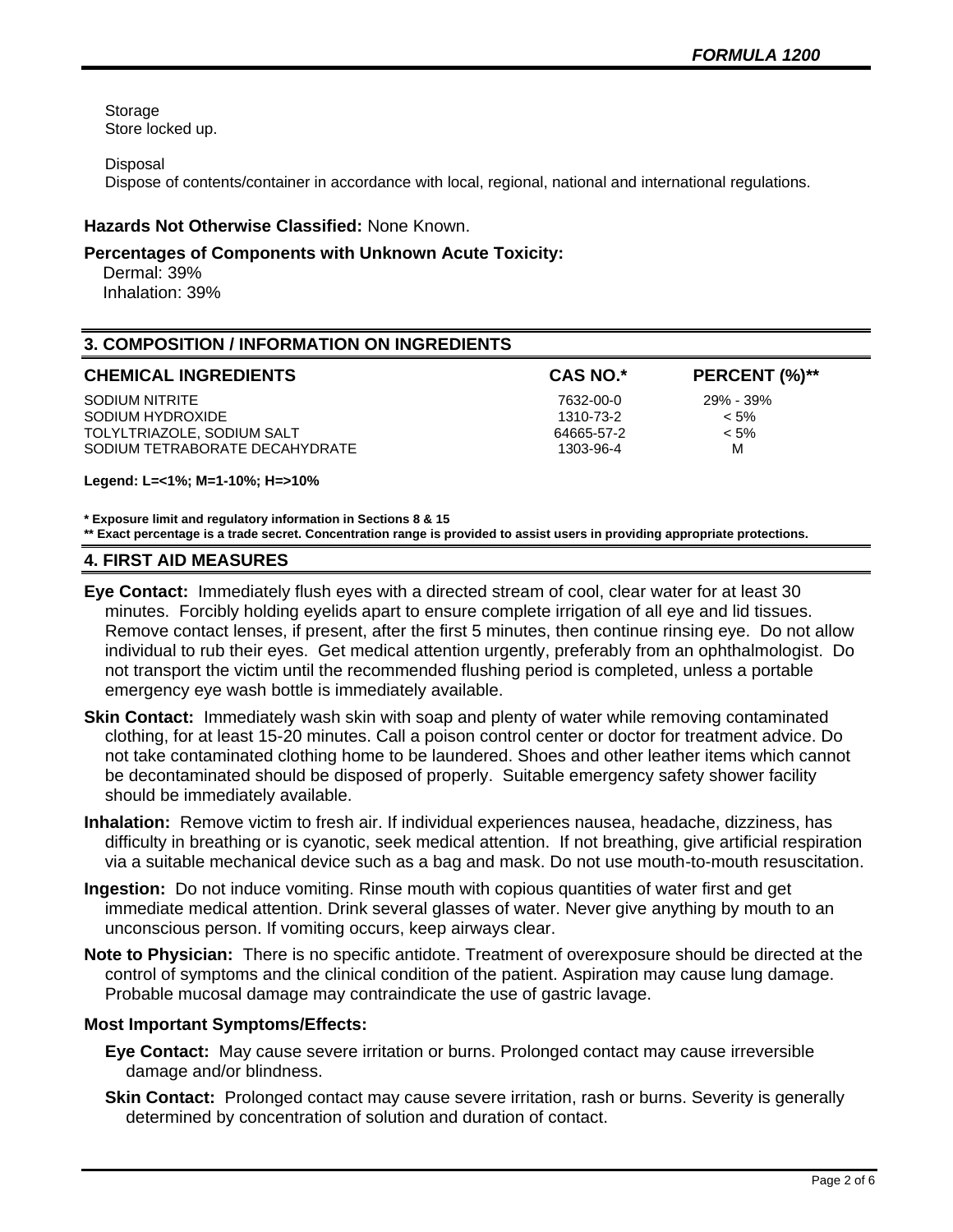**Inhalation:** Avoid breathing mists which may irritate respiratory tract. Large amounts may cause systemic effects.

**Ingestion:** May be toxic. May cause severe irritation or burns to internal tissues. Large amounts can result in acute toxic effects: nausea, conversion of hemoglobin to methemoglobin {producing cyanosis (blue skin)}; a marked fall in blood pressure leading to collapse, coma, and possibly death.

**Indication of Immediate Medical Attention and Special Treatment, if Necessary:**

Other than acute, none known. See section 11 for toxicological information.

# **5. FIRE FIGHTING MEASURES**

**Suitable (and Unsuitable) Extinguishing Media:** Any media suitable for the surrounding fire.

**Specific Hazards Arising from the Chemical:** Product is corrosive to eyes, skin, and respiratory system. Closed containers may rupture (due to buildup of pressure) when exposed to extreme heat. If evaporated to dryness, some product residuals may burn. Thermal decomposition may release oxides of carbon and nitrogen. The dry nitrite is an oxidizing agent and can supply oxygen to stimulate or accelerate the combustion of other combustibles.

**Special Protective Equipment and Precautions for Fire-Fighters:** Wear self-contained breathing apparatus and full turn-out gear. Approach fire from upwind direction. If possible, move containers away from fire. Cool fire exposed containers with water spray. If containers rupture or leak, product may evolve irritating or toxic gas under extreme heat. Contain runoff.

# **6. ACCIDENTAL RELEASE MEASURES**

# **Spill Containment and Clean-up Instructions:**

Wear suitable protective equipment found in section 8. Small spills may be flushed with copious quantities of water, preferably to a sanitary sewer or waste treatment facility. Larger spills should be diked to prevent runoff and then absorbed in sand or other inert absorbent for disposal. The area may then be flushed with copious quantities of water. Floor may be slippery; use care to avoid falling. Avoid release of this product into the environment to prevent contamination of soil, sewers, natural waterways and/or groundwater. See Section 12 for Ecological Information.

# **7. HANDLING AND STORAGE**

### **Handling and Storage:**

Store in a cool, dry, well ventilated area, between 10°C and 49°C. Keep containers tightly closed when not in use and follow all recommended safety precautions when handling the material. Keep out of sun and away from heat or open flame. Keep away from incompatible materials. See Section 10 for incompatible materials.

# **8. EXPOSURE CONTROL / PERSONAL PROTECTION**

**Engineering Controls:** General ventilation expected to be satisfactory

# **PERSONAL PROTECTION EQUIPMENT**

**Respiratory:** Not normally required unless misting occurs. Wear an OSHA or NIOSH approved respirator.

**Eyes and Face:** Chemical resistant goggles or face shield.

**Hands and Skin:** Chemical resistant rubber, neoprene latex or PVC

**Other Protective Equipment:** Eyewash station in area of use. Wear long sleeve shirt, long pants, and boots.

# **EXPOSURE GUIDELINES**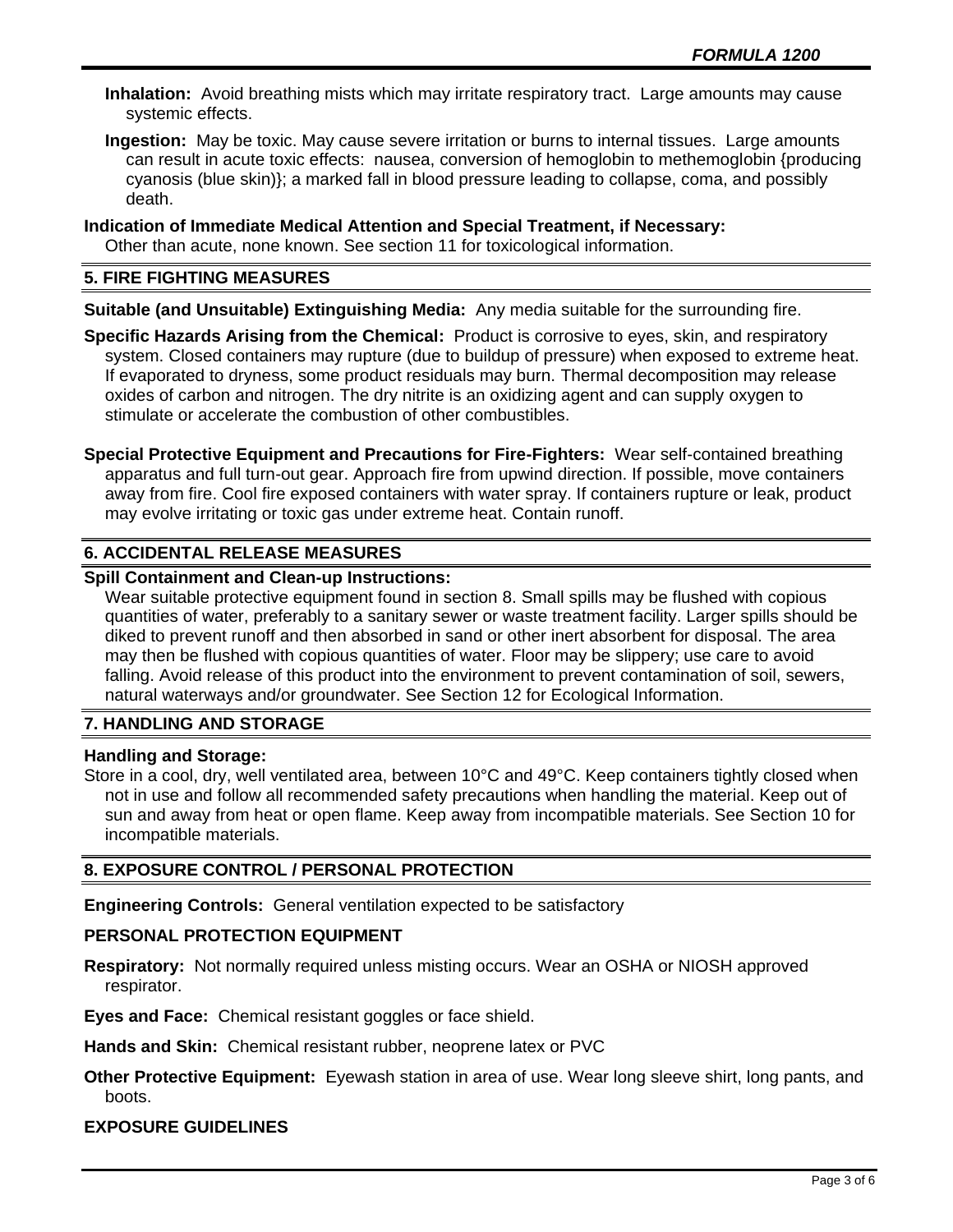# **Exposure Limits:**

| <b>COMPONENT</b> | TLV |
|------------------|-----|
| SODIUM HYDROXIDE |     |

 $2$ mg/m $3/15$ M

# **9. PHYSICAL AND CHEMICAL PROPERTIES**

| <b>Appearance and Odor:</b>         | Clear pale yellow liquid with no odor      |                                        |                        |
|-------------------------------------|--------------------------------------------|----------------------------------------|------------------------|
| <b>Odor Threshold:</b>              | N.D.                                       | <b>Vapor Pressure:</b>                 | N.A.                   |
| pH (undiluted):                     | 12.75 - 13.25                              | <b>Vapor Density:</b>                  | ا>                     |
| <b>Freeze Point:</b>                | $<$ -10 <sup>o</sup> C (14 <sup>o</sup> F) | Specific Gravity(@22°C):               | 1.287 - 1.297          |
| <b>Boiling Point:</b>               | $>100^{\circ}$ C (212°F)                   | <b>Solubility in Water:</b>            | Complete               |
| <b>Flash Point:</b>                 | None                                       | <b>Partition Coefficient:</b>          | N.D. (n-octanol/water) |
|                                     |                                            | <b>Auto-Ignition Temperature:</b>      | N.D.                   |
| <b>Evaporation Rate:</b>            | 1.0                                        | <b>Decomposition Temperature: N.D.</b> |                        |
| Flammability (solid, gas): No       |                                            | <b>Viscosity:</b>                      | N.A.                   |
| Flammable Limits in Air: LFL - N.A. | $UFL - N.A.$                               |                                        |                        |

# **10. STABILITY AND REACTIVITY**

**Reactivity:** Reactive to incompatible materials.

**Chemical Stability:** Stable under normal conditions

**Possibility of Hazardous Reactions:** Will not occur under normal conditions.

**Conditions to Avoid:** Avoid excessive heat, sparks or open flames.

- **Incompatible Materials:** Hazardous reactions can occur with acids, ammonium compounds, reducing agents -particularly cyanides, thiocyanates and thiosulfates, certain combustibles and organics. Product decomposes even by weak acids with evolution of brown fumes of N2O3.
- **Hazardous Decomposition Products:** Thermal decomposition may release oxides of carbon and nitrogen. The dry nitrite is an oxidizing agent and can supply oxygen to stimulate or accelerate the combustion of other combustibles.

# **11. TOXICOLOGICAL INFORMATION**

**Ingestion Testing:** Rat, LD50: 244 mg/kg\*

**Skin Testing:** None established for this product.

**Inhalation Testing:** None established for this product.

\*Calculated based on GHS acute toxicity formula.

## **CHRONIC TOXICITY DATA**

**Sensitization Testing:** None established for this product.

**Other Testing:** None established for this product.

**Routes of Exposure:** Eyes, Ingestion, Inhalation, Skin.

- **Eye Contact:** May cause severe irritation or burns. Prolonged contact may cause irreversible damage and/or blindness.
- **Skin Contact:** Prolonged contact may cause severe irritation, rash or burns. Severity is generally determined by concentration of solution and duration of contact.
- **Inhalation:** Avoid breathing mists which may irritate respiratory tract. Large amounts may cause systemic effects.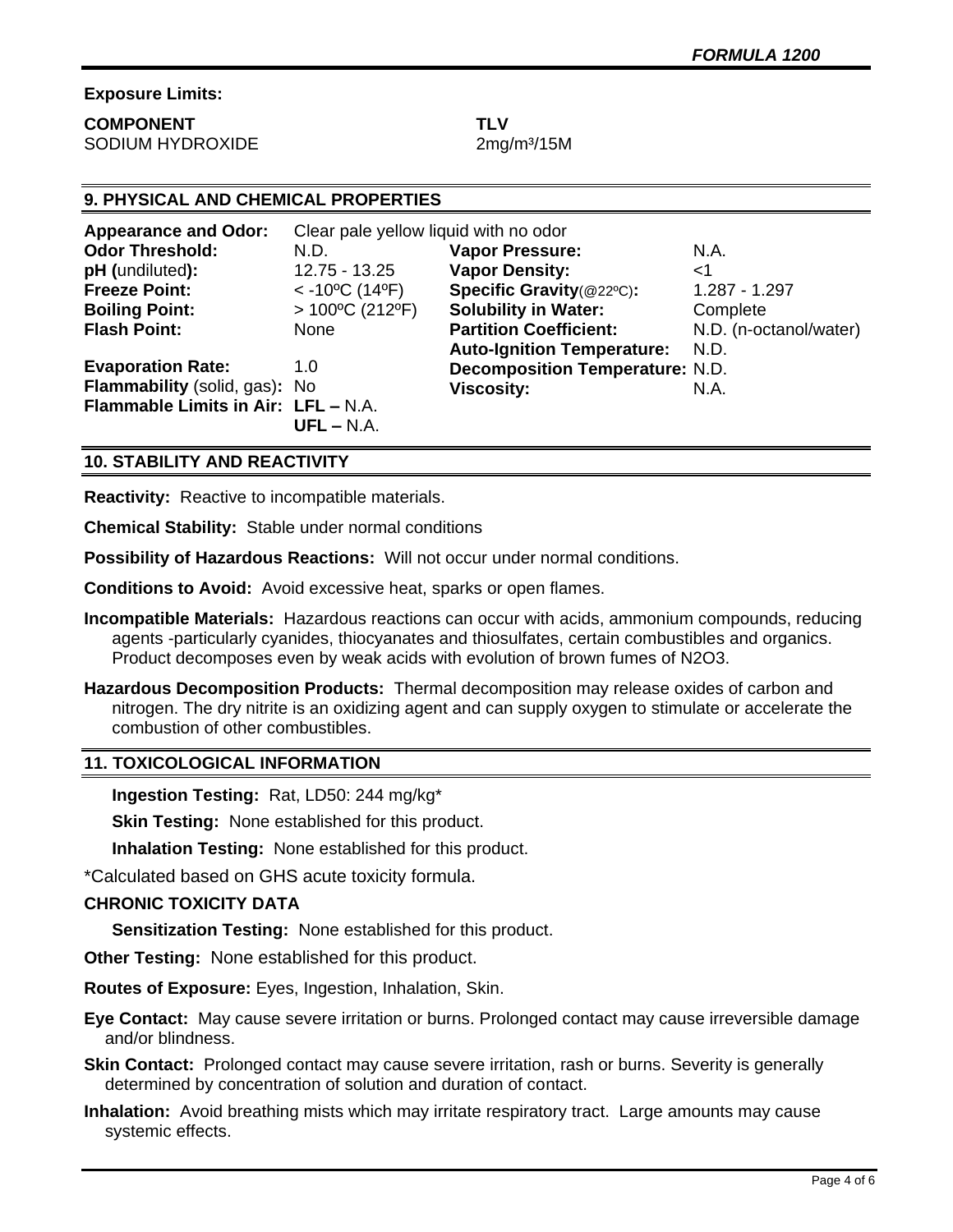**Ingestion:** May be toxic. May cause severe irritation or burns to internal tissues. Large amounts can result in acute toxic effects: nausea, conversion of hemoglobin to methemoglobin {producing cyanosis (blue skin)}; a marked fall in blood pressure leading to collapse, coma, and possibly death.

**Medical Conditions Aggravated by Exposure:** None known.

**Chronic Effects from Repeated Overexposure:** Other than short term effects, none established.

## **12. ECOLOGICAL INFORMATION**

# **Aquatic Toxicity Data:**

 Invertebrate: Ceriodaphnia dubia, LC50/48hr: 35.9 mg/l Fish: Rainbow trout, LC50/96hr: 2.76 mg/l \*Calculated based on GHS acute aquatic toxicity formula.

**Product Fate Data:** None established for this product.

**Biodegradation Data:** None established for this product.

### **13. DISPOSAL CONSIDERATIONS**

**Waste Disposal:** Dispose of in accordance with local, regional, national and international regulations. Contact the Hazardous Waste representative at the nearest EPA Regional Office for guidance. Container Disposal: Triple rinse container (or equivalent) promptly after emptying and offer for reconditioning if appropriate. Empty the rinsate into application equipment or a mix tank or store rinsate for later use or disposal.

### **14. TRANSPORT INFORMATION**

# **US DEPARTMENT OF TRANSPORTATION (DOT) INFORMATION**

**UN/NA ID Number:** UN2922 **Proper Shipping Name:** CORROSIVE LIQUID, TOXIC, N.O.S. (CONTAINS SODIUM HYDROXIDE, SODIUM NITRITE) **Hazard Class:** 8, (6.1) **Packing Group:** PGIII

**VESSEL TRANSPORT (IMO/IMDG) UN/NA ID Number:** UN2922 **Proper Shipping Name:** CORROSIVE LIQUID, TOXIC, N.O.S. (CONTAINS SODIUM HYDROXIDE, SODIUM NITRITE) **Hazard Class:** 8, (6.1) **Packing Group:** PGIII **Marine Pollutant:** No

# **15. REGULATORY INFORMATION**

## **US FEDERAL REGULATIONS**

**TSCA:** All ingredients listed or exempt from listing. **CERCLA and/or SARA RQ:**  Reportable Quantity: SODIUM NITRITE (CAS#7632-00-0) - 100lbs. (45 kg) Reportable Quantity: SODIUM HYDROXIDE (CAS#1310-73-2) - 1000lbs. (455 kg) **SARA Section 302 Hazard Class:** No ingredients listed in this section. **SARA Section 311/312 Chemicals:**  Acute Health Hazard: Yes Chronic Health Hazard: No Fire Hazard: No Sudden Release of Pressure Hazard: No